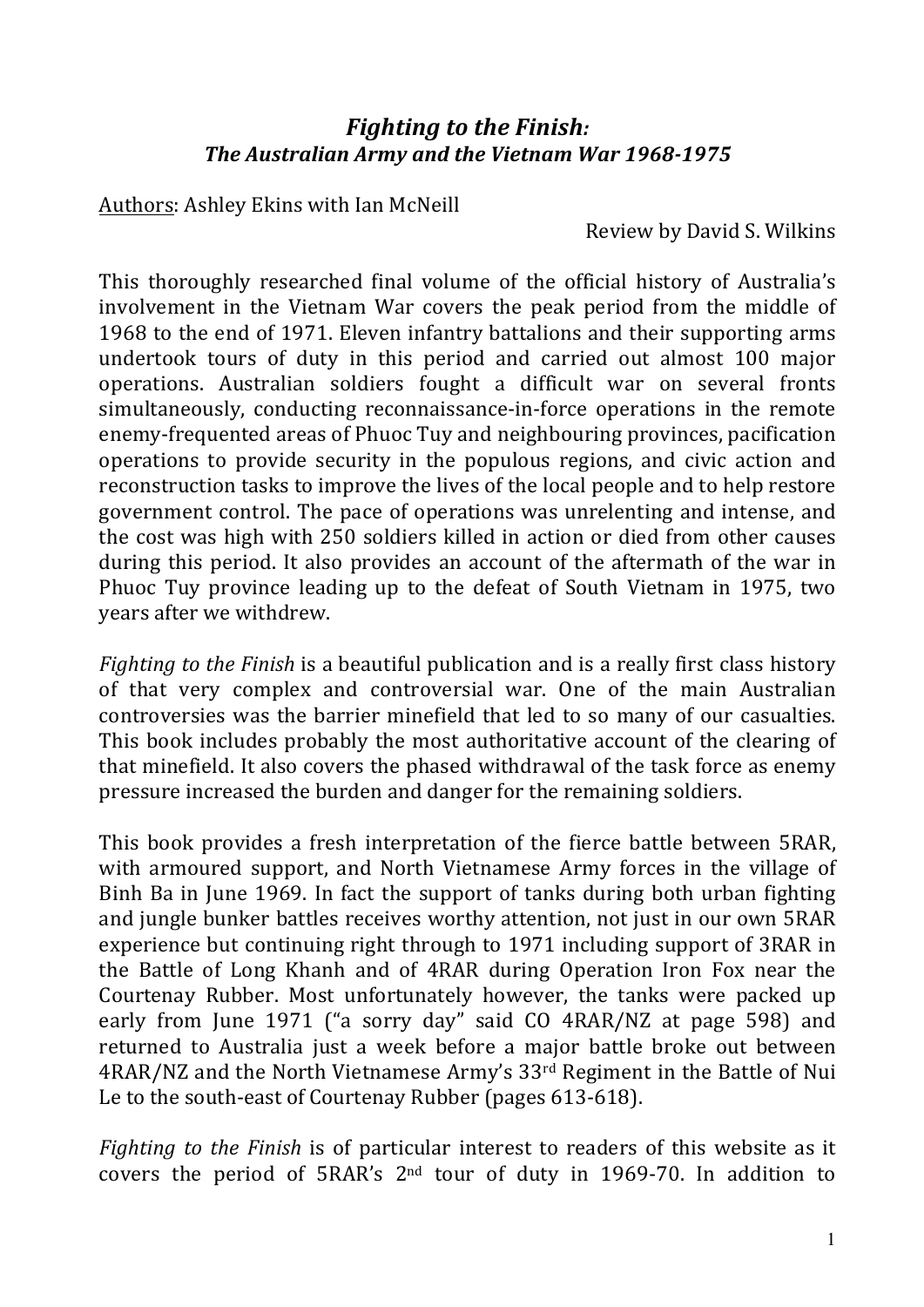providing a comprehensive account of our battalion operations, of additional interest is the analysis of the overall Australian Task Force plan and how 5RAR fitted in. Although the Task Force was fairly independent when fighting the enemy in Phuoc Tuy Province, it remained under operational control of II FFV (Field Force Vietnam) and it is interesting to note just how much pressure was imposed by that American commander. For example, 1ATF commander Brigadier Sandy Pearson (in the first half of our time there) had to reluctantly comply with US General Ewell's directive to extract our troops from the Australian pacification programme around Dat Do (page 292). Ewell believed pacification/Vietnamisation to be necessary but a waste of time for fighting soldiers who should be killing the enemy and therefore should concentrate on increasing their kill ratio. This explains our constant redeployment to chase the ever-elusive 5 VC Division units (274 Regiment, D445 etc).

Even though various significant events were occurring while we were there, many of us were blissfully unaware of some, such as 6RAR's Operation *Marsden* into the Mao Tao Mountains, the base area for the enemy HQ 5 VC Division. 6RAR combed the slopes and caves and finally planted the Australian flag on the mountain peak. Amongst the many finds made by 6RAR were a VC hospital located deep in caves and another major complex known as K76A Hospital. The book rightly gives these finds considerable coverage but unfortunately gives no coverage at all to a similar, albeit smaller, hospital complex discovered by 9 Platoon and CHQ of C Coy 5RAR in January 1970.

It is of interest to read the analysis of the Australian decorations and awards system, which we all know is flawed and unfair, particularly the quota system, which restricted awards made despite the greater intensity of operations in the Vietnam War than in earlier wars (page 807). Recommendations for awards originated at unit level, then went to Commander 1ATF, then onto Commander AFV in Saigon, and finally to AHQ in Canberra for approval. A recommendation could be varied at any higher level. A good example relates to our own Pte John "Blue" Burridge of D Coy. Following the 5RAR battles with HQ MR7 in Bien Hoa Province in April 1969, Blue was unanimously recommended for the Military Medal by LTCOL Khan, his CO, by BRIG Pearson (Comd 1ATF) and by General Hay (COMAFV). In Canberra however, the Adjutant General unaccountably downgraded this award to an MID (page  $807$ ).

Another interesting statistic on decorations and awards is that 5RAR (covering) both tours) was the highest-decorated Australian infantry battalion in 1ATF (page 808).